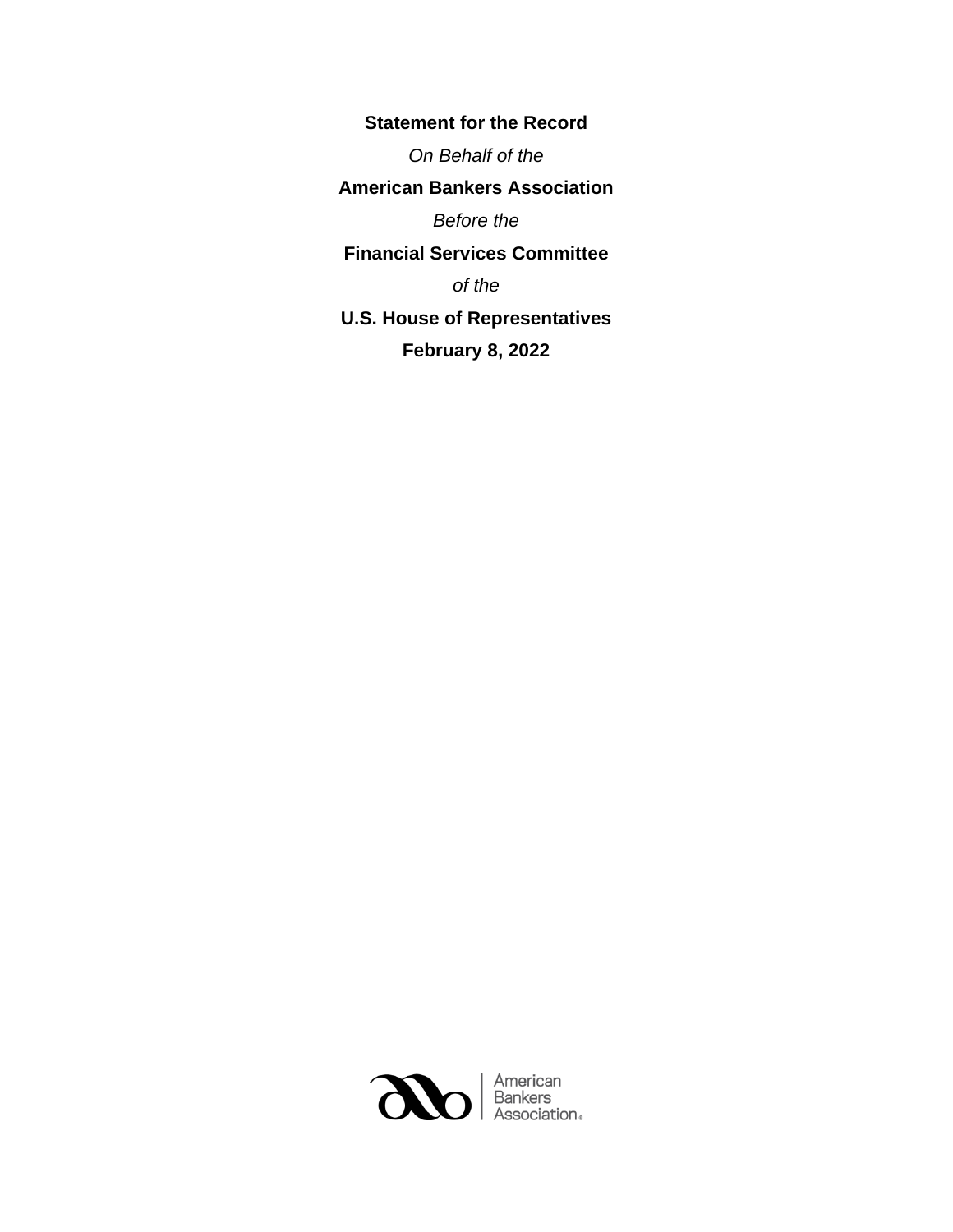## **Statement for the Record`** *On Behalf of the* **American Bankers Association** *Before the* **Financial Services Committee** *of the* **U.S. House of Representatives February 8, 2022**

Chairman Waters, Ranking Member McHenry, and distinguished Members of the Committee, the American Bankers Association (**ABA**) <sup>1</sup> appreciates the opportunity to submit a statement for the record for the hearing titled "Digital Assets and the Future of Finance: The President's Working Group on Financial Markets' Report on Stablecoins" The topic of today's hearing is an important one.

The origins of cryptocurrency were driven by the desire to build a "trustless" financial system, where parties can transact directly with each other without the need for intermediaries. But the trust inherent in our regulated banking system is important to consumers and as interest in cryptocurrencies and other digital assets such as stablecoins continues to grow, consumers engaging with digital assets most often seek out trusted financial institutions to act as financial intermediaries.<sup>2</sup> *ABA believes that customers who choose to access digital asset markets, including stablecoins, will be best served when they can do so through fully regulated banks where they are afforded robust consumer protection.* To accommodate this customer demand, banks are actively developing ways to safely and responsibly allow their customers to buy, hold, and sell digital assets through their existing banking relationships, as well as become involved in stablecoin arrangements. We have encourage regulators to acknowledge that such digital asset activities are generally permissible for banks, as

<sup>&</sup>lt;sup>1</sup> The ABA is the voice of the nation's \$23.3 trillion banking industry, which is composed of small, regional *and large banks that together employ more than 2 million people, safeguard \$19.2 trillion in deposits and extend \$11 trillion in loans.*

<sup>2</sup> *See, e.g.*, NYDIG, *Survey: Bitcoin + Banking* (Jan. 2021), [https://assets-global.website](https://assets-global.website-files.com/614e11536f66309636c98688/616db2743df0d03cf3824093_NYDIG-Survey-Bitcoin-Banking.pdf)[files.com/614e11536f66309636c98688/616db2743df0d03cf3824093\\_NYDIG-Survey-Bitcoin-](https://assets-global.website-files.com/614e11536f66309636c98688/616db2743df0d03cf3824093_NYDIG-Survey-Bitcoin-Banking.pdf)[Banking.pdf.](https://assets-global.website-files.com/614e11536f66309636c98688/616db2743df0d03cf3824093_NYDIG-Survey-Bitcoin-Banking.pdf)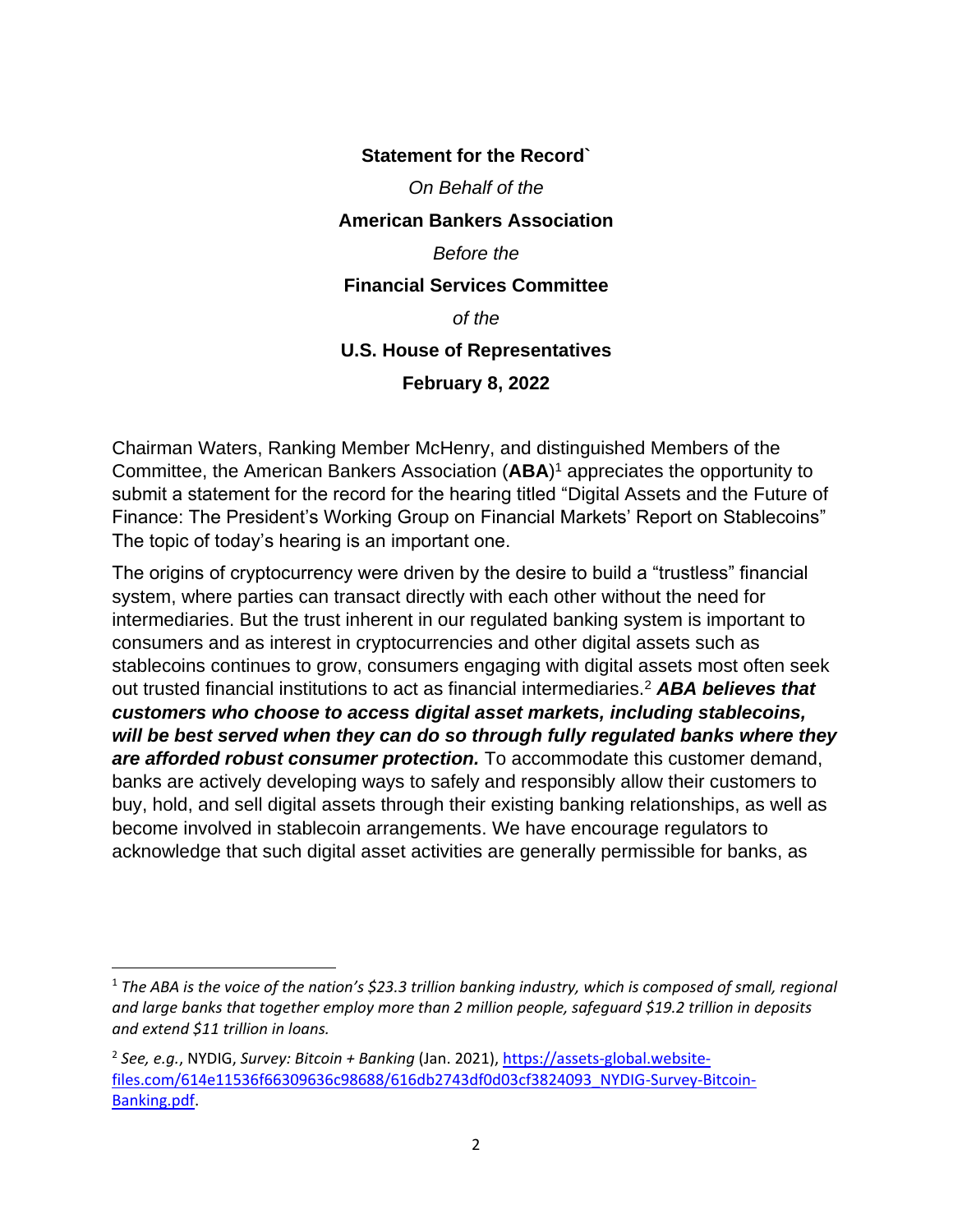functions incidental to the permissible banking activities, when conducted in a safe and sound manner, notwithstanding the novel technology involved. $3$ 

Recently, the President's Working Group on Financial Markets, together with the FDIC and OCC, released a report on stablecoins that are pegged or linked to the value of fiat currencies (Report).<sup>4</sup> Given the risks these products pose to consumers, the payments system, and the broader financial system, the Report recommends that Congress act promptly to enact legislation to ensure that stablecoin arrangements are subject to a consistent and comprehensive federal prudential regulatory framework. The Report also identifies certain interim measures detailing how financial and banking regulators can address stablecoin risks falling within their respective jurisdictions. In addition, in the absence of Congressional action, the Report recommends that the Financial Stability Oversite Council (**FSOC**) consider steps to address the risks outlined in the Report. *ABA agrees that action is urgently needed to address the gaps in the federal regulation of the stablecoin market and urges Congress to enact the Report's recommendations.*

Stablecoins are unique among digital assets in that their stable value positions them as a functional alternative to a traditional deposit account. This introduces a new set of risks that banking regulations are well positioned to address. Stablecoins often seek to maintain their stable value by holding reserve assets and offering to redeem a stablecoin one-to-one for its fiat counterpart. When offered through a bank, these assets are subject to oversight that ensures the reserves are sound and there is appropriate liquidity to pay outstanding claims. That oversight is also critical to assure that the responsible party can and will deliver the reserve asset according to the terms of the stablecoin arrangement upon redemption. Even if stablecoins remain outstanding and unredeemed, their usefulness in payments transactions depends upon this degree of stability. However, many stablecoins today are issued by non-banks which are not subject to the same oversight designed to mitigate the risks they pose to consumers and the financial system.

The lack of regulation for nonbanks is particularly concerning as the rapidly evolving uses of stablecoins is fueling significant market growth. To date, stablecoins have primarily been used to facilitate digital asset trading and lending activities, but

<sup>3</sup> *See* ABA Comment Letter on FDIC RFI on Digital Assets (July 15, 2021),

[https://www.aba.com/advocacy/policy-analysis/aba-comment-letter-on-fdic-rfi-on-digital-assets;](https://www.aba.com/advocacy/policy-analysis/aba-comment-letter-on-fdic-rfi-on-digital-assets) *see also* OCC Interpretive Letter No. 1179, Chief Counsel's Interpretation Clarifying: (1) Authority of a Bank to Engage in Certain Cryptocurrency Activities; and (2) Authority of the OCC to Charter a National Trust Bank (Nov. 18, 2021), [https://www.occ.gov/topics/charters-and-licensing/interpretations-and](https://www.occ.gov/topics/charters-and-licensing/interpretations-and-actions/2021/int1179.pdf)[actions/2021/int1179.pdf](https://www.occ.gov/topics/charters-and-licensing/interpretations-and-actions/2021/int1179.pdf)[https://www.occ.gov/topics/charters-and-licensing/interpretations-and](https://www.occ.gov/topics/charters-and-licensing/interpretations-and-actions/2020/int1172.pdf)[actions/2020/int1172.pdf.](https://www.occ.gov/topics/charters-and-licensing/interpretations-and-actions/2020/int1172.pdf)

<sup>4</sup> President's Working Group on Financial Markets, the Federal Deposit Insurance Corporation, and the Office of the Comptroller of the Currency, *Report on Stablecoins* (Nov. 2021), [https://home.treasury.gov/system/files/136/StableCoinReport\\_Nov1\\_508.pdf.](https://home.treasury.gov/system/files/136/StableCoinReport_Nov1_508.pdf)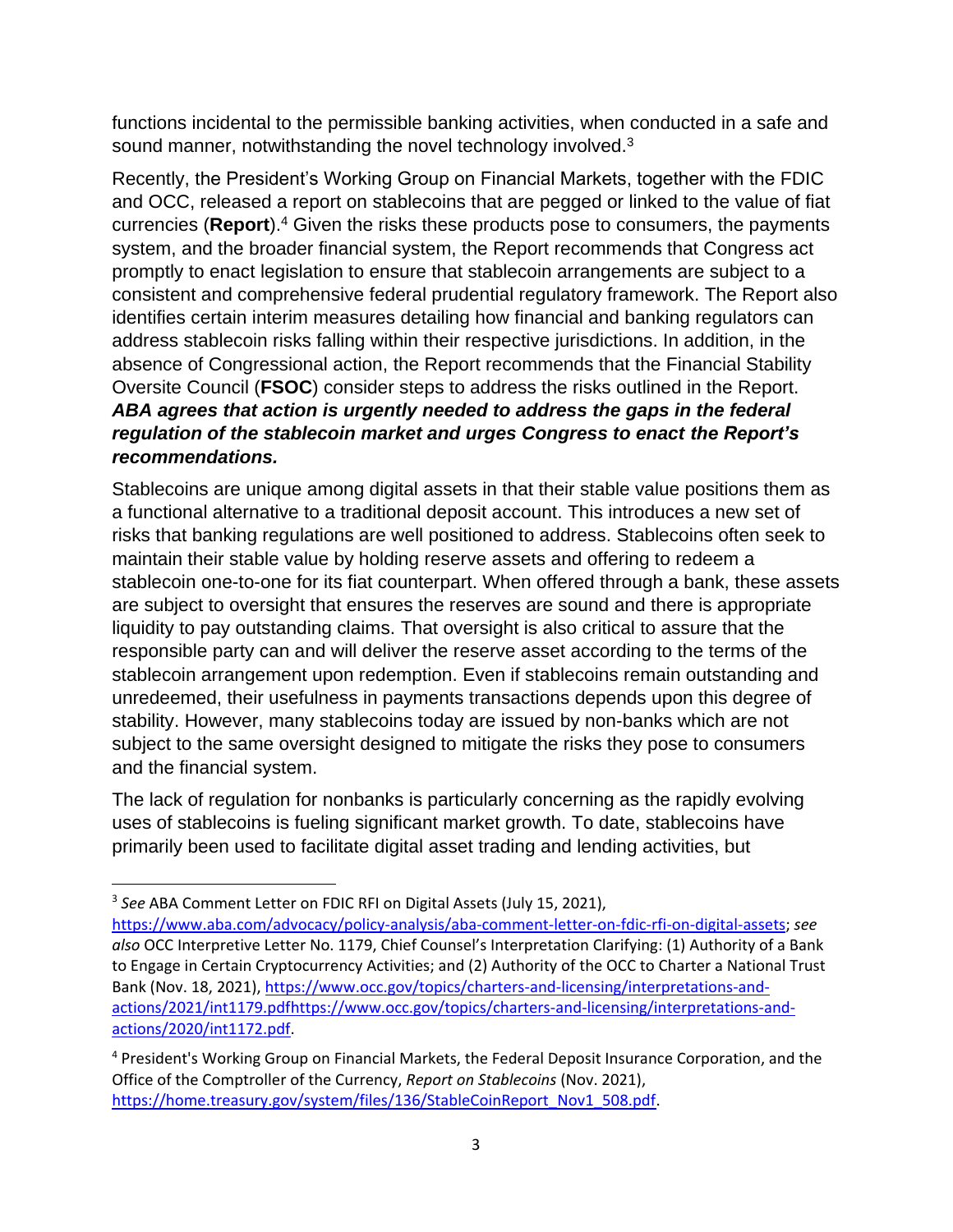increasingly they are being used as a store of value and means of payment for realworld goods and services (*e.g.*, Facebook/Meta's new digital wallet using stablecoins, called "Novi Wallet").

While enthusiasts claim that stablecoins have the potential to support faster and more efficient payments options, real-time payments facilitated through the regulated banking system are fast becoming a reality. Many non-bank stablecoins are designed to circumvent this established regulatory architecture and pose a number of unmitigated risks including harm to consumers, the potential for stablecoin runs, and payment system risks, the latter of which could spill over into the broader financial system. The possibility that some stablecoins may rapidly scale, particularly as affiliates of commercial entities, also raises additional issues related to the concentration of economic power and concerns that transactions through unregulated entities may compromise protections against money laundering and terrorist financing.

Existing regulation of stablecoin arrangements is neither comprehensive nor sufficient to address these nonbank risks. The Securities and Exchange Commission (**SEC**) and the Commodity Futures Trading Commission (**CFTC**) exercise jurisdiction over certain aspects of stablecoin activity. At the state level some states subject virtual currencies, including stablecoins, to money transmission laws, but other states are undecided in their approaches. While these state laws are often aimed at a range of policy goals, including consumer protection and prevention of payment instrument default, they are not consistently applied and lack rigorous supervision and enforcement. This has resulted in a patchwork of guidance at a state and federal level that fails to ensure that all stablecoin arrangements are subject to appropriate prudential oversight on a consistent and comprehensive basis and that consumer financial protection laws are rigorously enforced.<sup>5</sup> This is particularly troubling in the case of stablecoins that may pose systemic significance once scaled.

Accordingly, ABA supports appropriate regulatory and legislative actions to provide a comprehensive federal regulatory framework for stablecoins. While Congressional action is pending, we encourage regulatory agencies to use their existing authorities to identify and address the risks of nonbank stablecoin arrangements, as well as FSOC to engage in a determination of whether certain activities conducted within a stablecoin arrangement are, or are likely to become, systemically important payment, clearing, and/or settlement activities.

<sup>&</sup>lt;sup>5</sup> Accepting and transmitting activity denominated in stablecoins does make a person a money transmitter under the Bank Secrecy Act (**BSA**). As a result, administrators of stablecoins, and potentially other participants in stablecoin arrangements, are required to register as money transmitter businesses (**MSBs**) with the Financial Crimes Enforcement Network (**FinCEN**) and become subject to AML and sanctions requirements. However, FinCEN has delegated its supervisory authority to a variety of different entities.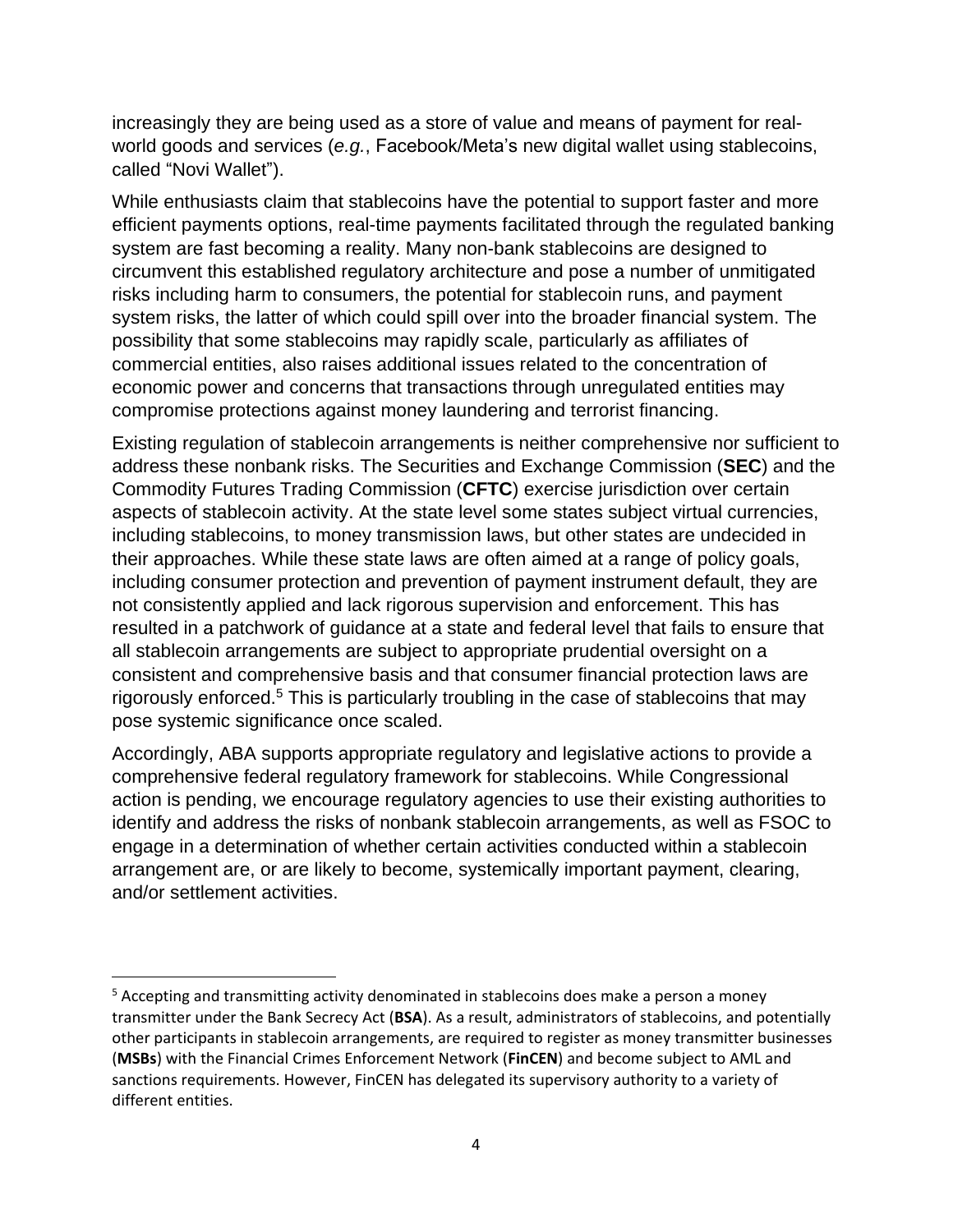In connection with this, ABA wishes to emphasize that any regulatory or Congressional action should:

- Provide a clear and comprehensive definition of "stablecoin" that avoids creating loopholes or permitting regulatory arbitrage and that clearly differentiates stablecoins from other types of digital assets. This would also ensure the regulatory treatment of stablecoins is appropriately calibrated to their risks;
- Recognize that nonbank stablecoin arrangements can pose *both* systemic risks *and* consumer and investor protection concerns, making it critical to regulate not just stablecoin issuers, but also other participants in the stablecoin ecosystem, including custodial wallet providers and parties engaged in the business of stablecoin trading and/or brokerage;
- Encourage banking and financial regulators to collaborate on and coordinate a comprehensive approach to prevent the rise of unregulated (or under-regulated) stablecoin issuers and platforms that could pose risks to consumers, investors, the financial system, and the general economy; and
- Provide consistent treatment of banks and non-banks that engage in similar stablecoin activity to prevent regulatory arbitrage and ensure all customers are protected equally.

\* \* \*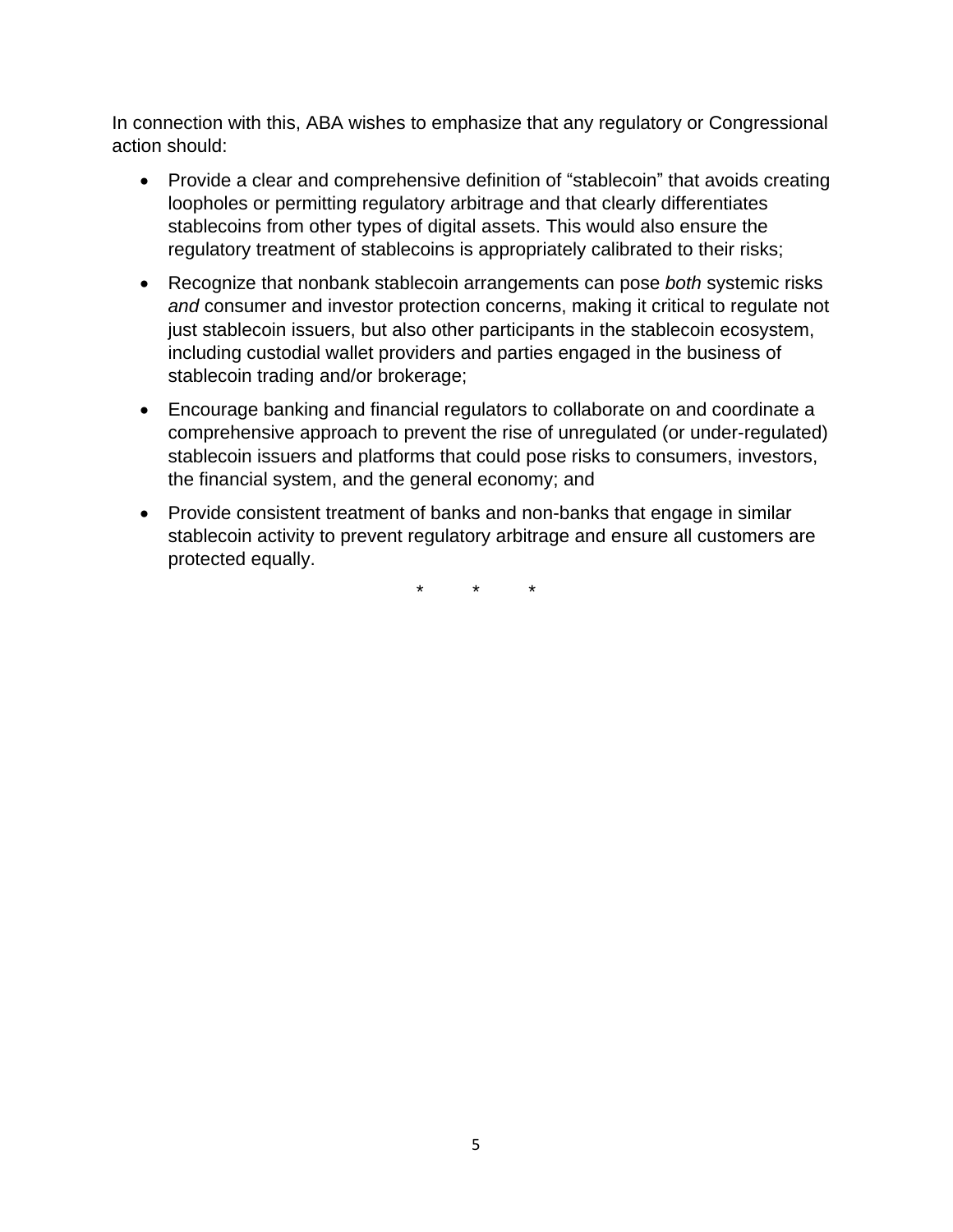| ABA Assessment of Legislative Recommendations in the PWG Report                                                                                                                                                                                                               |                                                                                                                                                                                                                                                                                                                                                                                                                                            |
|-------------------------------------------------------------------------------------------------------------------------------------------------------------------------------------------------------------------------------------------------------------------------------|--------------------------------------------------------------------------------------------------------------------------------------------------------------------------------------------------------------------------------------------------------------------------------------------------------------------------------------------------------------------------------------------------------------------------------------------|
| <b>Legislative Recommendations</b>                                                                                                                                                                                                                                            | <b>ABA Assessment</b>                                                                                                                                                                                                                                                                                                                                                                                                                      |
| <b>Stablecoin Runs: Require stablecoin</b>                                                                                                                                                                                                                                    | ABA supports this recommendation.                                                                                                                                                                                                                                                                                                                                                                                                          |
| issuers to be insured depository<br>institutions, subject to appropriate<br>supervision and regulation at the<br>depository institution and the holding<br>company level, and require them to be<br>subject to standards and regulations<br>aimed at managing liquidity risk. | A key risk related to the use of stablecoins<br>is the possibility for loss of value. The<br>design of Stablecoins sets them up as a<br>store of value that can be used as an<br>alternative to bank deposits. To protect<br>stablecoin users and prevent stablecoin<br>runs it is critical to maintain trust in the value<br>of a stablecoin. The PWG report identifies<br>the following factors that could undermine<br>this confidence: |
|                                                                                                                                                                                                                                                                               | (1) use of reserve assets that could fall<br>in price or become illiquid;<br>(2) a failure to appropriately safeguard<br>reserve assets;<br>(3) a lack of clarity regarding the<br>redemption rights of stablecoin<br>holders; and<br>(4) operational risks related to<br>cybersecurity and the collecting,<br>storing, and safeguarding of data.                                                                                          |
|                                                                                                                                                                                                                                                                               | Banking regulation is designed to address<br>exactly these risks and requiring stablecoin<br>issuers to be insured depository institutions<br>is the most effective way to address them<br>while guarding against stablecoin runs. This<br>would provide for supervision on a<br>consolidated basis; prudential standards;<br>and, potentially, access to appropriate<br>components of the federal safety net.                             |
|                                                                                                                                                                                                                                                                               | Furthermore, insured depository institutions,<br>which include both state and federally<br>chartered banks and savings associations,<br>have deposits that are covered, subject to<br>legal limits, by deposit insurance, and have<br>access to emergency liquidity and Federal<br>Reserve services, unlike stablecoin issuers<br>that are not insured depository institutions.                                                            |
| Payment System Risk: Require<br>custodial wallet providers to be subject                                                                                                                                                                                                      | ABA supports these recommendations.                                                                                                                                                                                                                                                                                                                                                                                                        |
| to appropriate federal oversight.                                                                                                                                                                                                                                             | Custodial wallet providers play a key role in<br>the stablecoin ecosystem and should be                                                                                                                                                                                                                                                                                                                                                    |